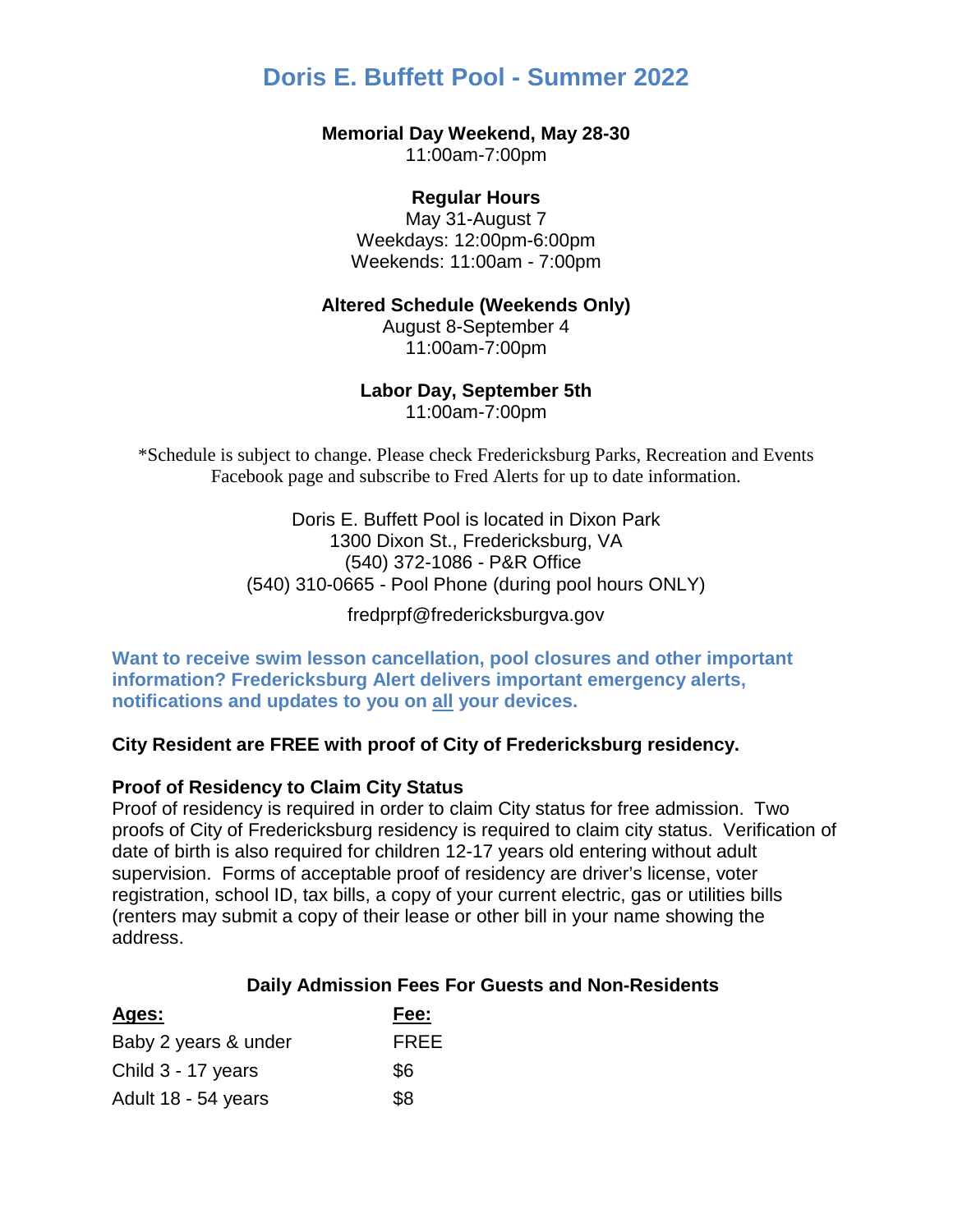Senior 55 years & older \$6

## **Discount Pool Punch Card** \$100

Save money and purchase our Pool Punch Card – 20 admissions for \$100.00. Passes are good only during the season issued.

## **Admission Requirements**

- Anyone who enters pool area, **must pay (as applicable)**, regardless of whether or not they are swimming.
- **Children 11 years old** and younger **must** be accompanied by someone 18 years or older.
- **Children 12-17 year old** may enter without adult supervision upon successfully completing our swim test, but may not be responsible for other children.
- An adult **18 years of age or older** may be responsible for up to 4 patrons age 17 years or younger, and must be within arm's reach of all of their non-swimmers.
- Without proof of residency, non-city fees will be charged.
- Admission can be paid by cash, credit card, or by using Pool Punch Pass. *<sup>U</sup>***Checks are not accepted.**
- Patrons who exit the facility after being appropriately "marked" by staff may reenter (**if occupancy loads permit**) within the same day without paying a second admission. Everyone entering Doris E. Buffett Pool must pay (as applicable) and is subject to all admission policies and must abide by all pool rules even if they are not swimming.

# **Aquatic Facility Rules**

## **COVID Protocols**

• Capacity and protocols may change at any point based on changes in the pandemic/protocols, Governor's Orders or CDC guidelines. Fredericksburg Parks, Recreation and Events reserves the right to implement or change protocols at any time without warning. Please visit our website and follow our Facebook page for any changes.

**Proper Bathing Attire:** FPRE works hard to ensure the health and safety of our pool patrons by following industry best practices and CDC health guidelines. Please note the swim attire requirements for the Doris E. Buffett Pool.

- All persons on the pool deck and/or swimming in the pool **must** have on proper swim attire.
- All infants/toddlers that require a diaper must wear swimmer diapers and proper swimwear overtop of the swim diaper.
- Clean cotton t-shirts and sarongs are allowed on the pool deck, however patrons must have on proper swim attire underneath.
- **Showers are required before entering pool.**
- **IT IS THE PATRON'S RESPONSIBILITY TO HAVE PROPER SWIM ATTIRE. The front gate staff will work hard to ask/remind every patron/group prior to entering the pool. Signs are posted at the front gate and throughout the pool as a reminder. All pool staff will enforce swim attire requirements. Patrons**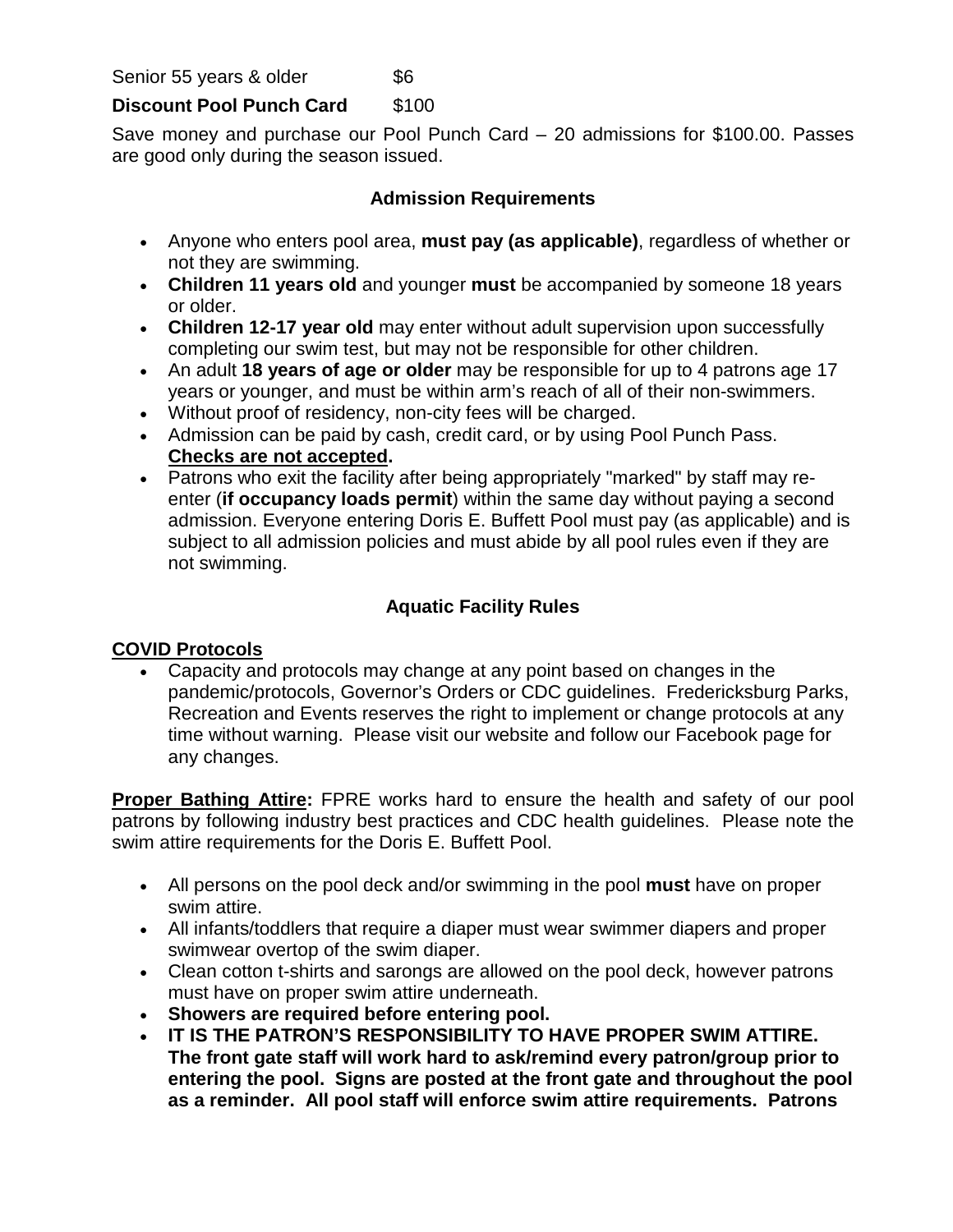**who enter the pool without proper swim attire will be asked to exit the pool immediately. REFUNDS WILL NOT BE ISSUED FOR IMPROPER SWIM ATTIRE.** 

- The following attire is not allowed at the Doris E. Buffett pool:
	- o "Street clothes," Brazil/French-cut, thong style and/or revealing swim wear, cut-off jeans, jeans, skirts, shorts, sport bras, leotards, leggings, dri-fit wear, compression shorts and compression shirts are prohibited. Underwear and undergarments are not allowed to be worn under swimsuits.
- Pool patrons often ask, "Why do I have to wear proper swimwear?" Here are just a few reasons why it is important to wear proper pool attire in the pool.
	- $\circ$  Street clothes (especially cotton) can transport airborne and ultimately water borne contaminants into the pool.
	- o Lycra and Nylon are the best non-absorbent material for swimming and are the best fabrics for proper swim attire.
	- o Other absorbent materials (such as cotton) can break down in the water and cause fibers to clog filters.
	- o Any "colored" material (unless specifically made for swimming) can bleed into the pool, affecting water chemistry and balance. This is also a reason for turbidity (cloudiness) in pools.
	- $\circ$  Cotton and similar materials can absorb the chemicals in the water, causing the water to become less effective at maintaining the proper chemical balance or may cloud the water.
- **If you are unsure of the requirement, please ask the front gate staff prior to paying and entering the pool area.**
- Questions about proper bathing attire may be addressed with the pool manager on duty.



**Smoking:** Smoking is prohibited anywhere in the aquatic facility or immediately adjacent to the pool.

**Food and Beverages:** Coolers may be brought into the pool area, but food must be consumed in the **concession area only ONLY** closed container drinks will be allowed on the pool deck. Glass bottles or alcoholic beverages are not permitted in or around the pool facility.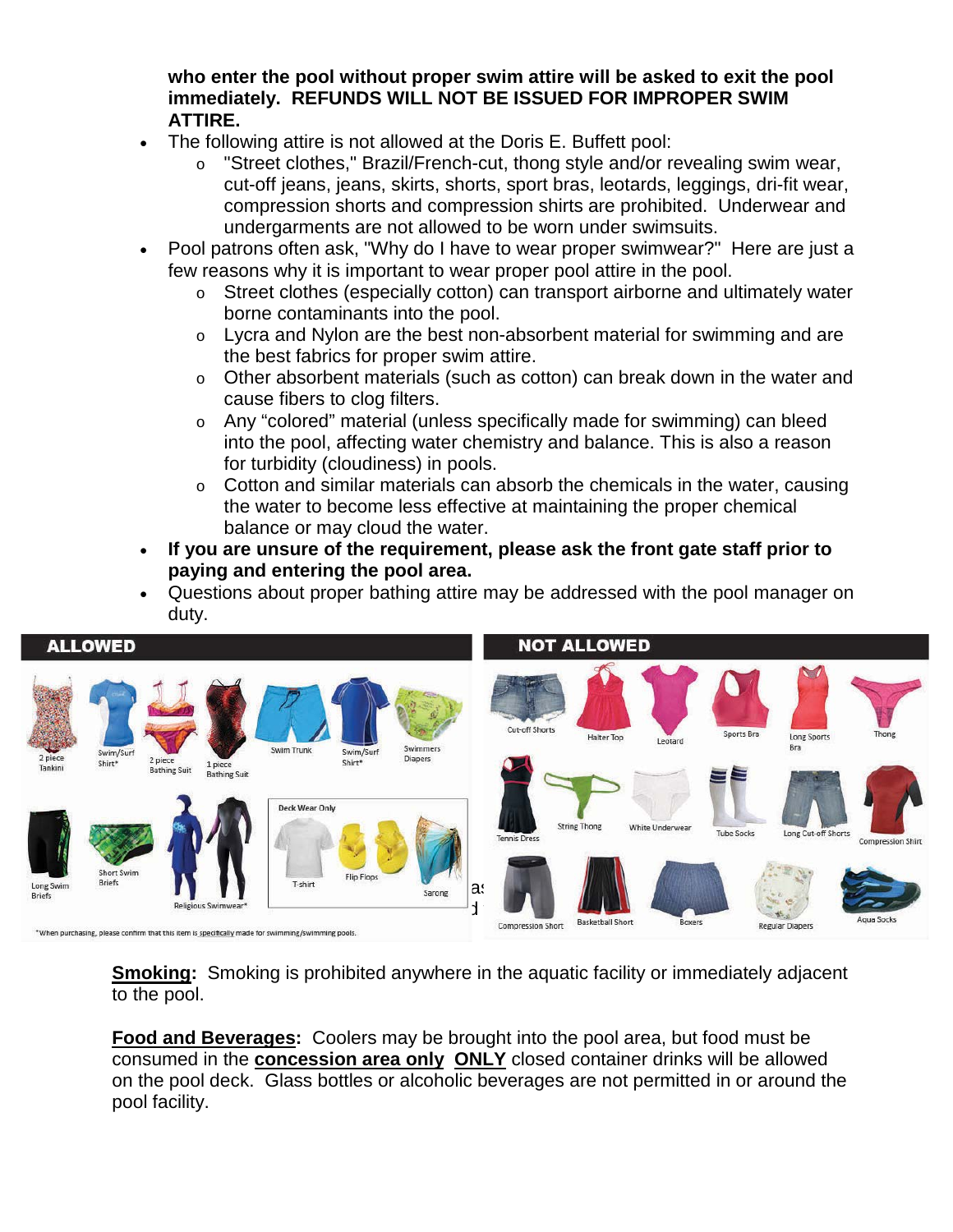**Chairs and Other Equipment:** Folding chairs or umbrellas may be brought into pool area. The department will not be held responsible in any way for the operation of, damage to, or loss of such equipment.

**Drop off Policy:** Children 12-17 years may be admitted without supervision provided they pass the swim test.

**Swim Tests:** In order to enter the square section of the pool, or go down the slide, ALL patrons ages 17 or younger must first successfully complete our swim test.

**Diaper Policy:** Any child who wears a diaper must wear a "little swimmer" type of diaper with a bathing suit over it to go into the water.

**Open Wound or Communicable Disease:** To protect your health, and that of other swimmers, you **may not** use the pool if you have an open wound or communicable disease (i.e. chicken pox, pink eye, poison ivy, etc).

**Play Toys:** Aquatic play items **are not** permitted in pool. No motorized toys. No masks, snorkels, and fins permitted. However, lifeguards have the right to grant permission based on the capacity and current situation in the pool. After a designated number of people in the pool, no play toys will be allowed (water wings are not recommended for children to wear). An adult must be within arm's reach of any child using a flotation device. For your child's safety, ONLY flotation devices that have a seat and are Coast Guard approved will be permitted in the pool.

**Jewelry:** Be advised that jewelry, especially piercing and dangling necklaces or earrings, is dangerous to wear while swimming.

**Safe Behaviors:** No diving or jumping from pool sides. To prevent injuries, running and other dangerous activities are not permitted. No competitive breath holding or prolonged underwater swimming permitted.

**Adult Swim**: Hourly adult swim is for adults 18 yrs and older.

**Bad Language:** The use of foul language, obscenities or other vulgar or disrespectful language toward pool personnel or other patrons will not be permitted, and is cause for disciplinary action.

**Discipline:** Any person that does not obey the facility rules, or fails to follow directions from the lifeguards will be asked to "sit out" from the pool. If behavior continues, the person will be asked to leave the pool facility for the day. Should that person's behavior worsen, or should such behavior be continued on another day at the facility, the person shall be suspended from the aquatic facility for a time period of one (1) week to the entire season, depending on the severity of the infraction.

**Aquatics staff are responsible for enforcing all pool rules; willful or repeated violators will be asked to leave and/or lose pool privileges for up to the entire season. Final determination of suitability of toys or behaviors shall be made by**